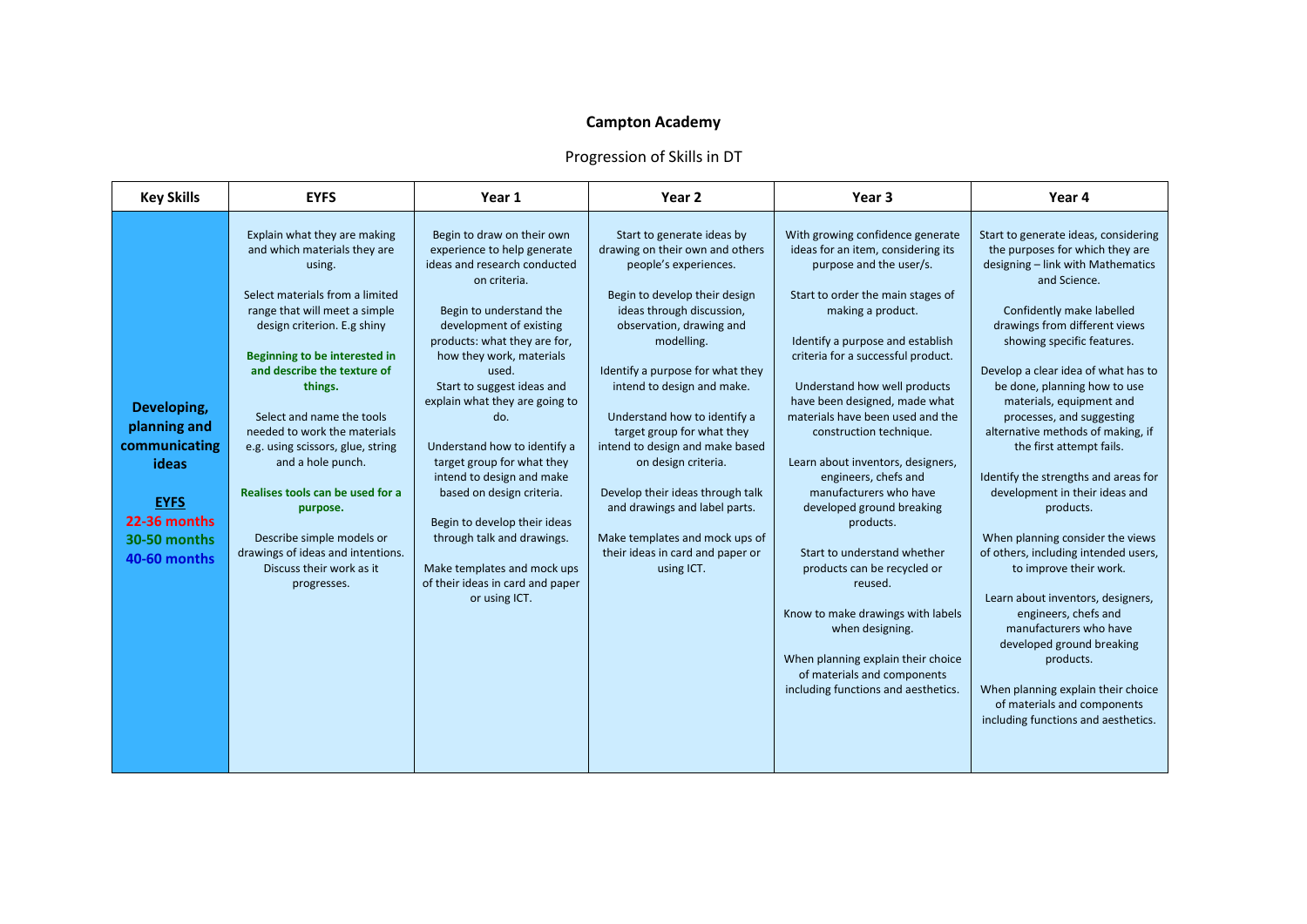| <b>Working with</b><br>tools,<br>equipment,<br>materials and<br>components to<br>make quality<br>products | Start to build structures, joining<br>components together.<br>Joins construction pieces<br>together to build and balance.<br><b>Uses various construction</b><br>materials.<br>Beginning to construct, stacking<br>blocks vertically and<br>horizontally<br>Constructs with a purpose in<br>mind, using a variety of<br>resources.<br>Begin to use scissors to cut<br>straight and curved edges and<br>hole punches to punch holes.<br><b>Realises tools can be used for a</b><br>purpose.<br><b>Uses simple tools and</b><br>techniques competently and<br>appropriately.<br>Explore using basic tools such as<br>a saw or hammer.<br>Explore different joining<br>techniques e.g, tape, masking<br>tape, glue, split pins, treasury<br>tags.<br><b>Understands that different</b><br>media can be combined to<br>create new effects.<br><b>Selects tools and techniques</b><br>needed to shape, assemble and<br>join materials they are using. | Begin to make their design<br>using appropriate techniques.<br>Begin to build structures,<br>exploring how they can be<br>made stronger, stiffer and<br>more stable.<br>With help measure, mark out,<br>cut and shape a range of<br>materials.<br>Explore using scissors and a<br>hole punch safely.<br>Begin to assemble, join and<br>combine materials and<br>components together using a<br>variety of temporary methods<br>e.g glues or masking tape.<br>Begin to use simple finishing<br>techniques to improve the<br>appearance of their product. | Begin to select tools and<br>materials: use correct vocabulary<br>to name and describe them.<br>Build structures, exploring how<br>they can be made stronger,<br>stiffer and more stable.<br>With help, measure cut and<br>score with some accuracy.<br>Learn to use hand tools safely<br>and appropriately.<br>Start to assemble join and<br>combine materials in order to<br>make a product.<br>Start to choose and use<br>appropriate finishing techniques<br>based on own ideas. | Select a wider range of tools and<br>techniques for making their<br>product i.e construction materials<br>and kits, textiles, food ingredients,<br>mechanical components and<br>electrical components.<br>Explain their choice of tools and<br>equipment in relation to the skills<br>and techniques they will be using.<br>Start to understand that<br>mechanical and electrical systems<br>have an input, process and output.<br>Know how simple electrical circuits<br>and components can be used to<br>create functional products.<br>Measure, mark out, cut and score<br>and assemble components with<br>more accuracy.<br>Start to work safely and accurately<br>with a range of simple tools.<br>Start to think about their ideas as<br>they make progress and be willing<br>to change things if this helps them<br>to improve their work. | Select a wider range of tools and<br>techniques for making their<br>product safely.<br>Know how to measure, mark out,<br>cut and shape a range of materials,<br>using appropriate tools, equipment<br>and techniques.<br>Start to join and combine materials<br>and components accurately in<br>temporary and permanent ways.<br>Understand how more complex<br>electrical circuits and components<br>can be used to create functional<br>products.<br>Continue to learn how to program<br>a computer to monitor changes in<br>the environment and control their<br>products.<br>Understand how to reinforce and<br>strengthen a 3D framework.<br>Begin to use finishing techniques to<br>strengthen and improve the<br>appearance of their product using<br>a range of equipment including ICT. |
|-----------------------------------------------------------------------------------------------------------|--------------------------------------------------------------------------------------------------------------------------------------------------------------------------------------------------------------------------------------------------------------------------------------------------------------------------------------------------------------------------------------------------------------------------------------------------------------------------------------------------------------------------------------------------------------------------------------------------------------------------------------------------------------------------------------------------------------------------------------------------------------------------------------------------------------------------------------------------------------------------------------------------------------------------------------------------|---------------------------------------------------------------------------------------------------------------------------------------------------------------------------------------------------------------------------------------------------------------------------------------------------------------------------------------------------------------------------------------------------------------------------------------------------------------------------------------------------------------------------------------------------------|--------------------------------------------------------------------------------------------------------------------------------------------------------------------------------------------------------------------------------------------------------------------------------------------------------------------------------------------------------------------------------------------------------------------------------------------------------------------------------------|---------------------------------------------------------------------------------------------------------------------------------------------------------------------------------------------------------------------------------------------------------------------------------------------------------------------------------------------------------------------------------------------------------------------------------------------------------------------------------------------------------------------------------------------------------------------------------------------------------------------------------------------------------------------------------------------------------------------------------------------------------------------------------------------------------------------------------------------------|--------------------------------------------------------------------------------------------------------------------------------------------------------------------------------------------------------------------------------------------------------------------------------------------------------------------------------------------------------------------------------------------------------------------------------------------------------------------------------------------------------------------------------------------------------------------------------------------------------------------------------------------------------------------------------------------------------------------------------------------------------------------------------------------------|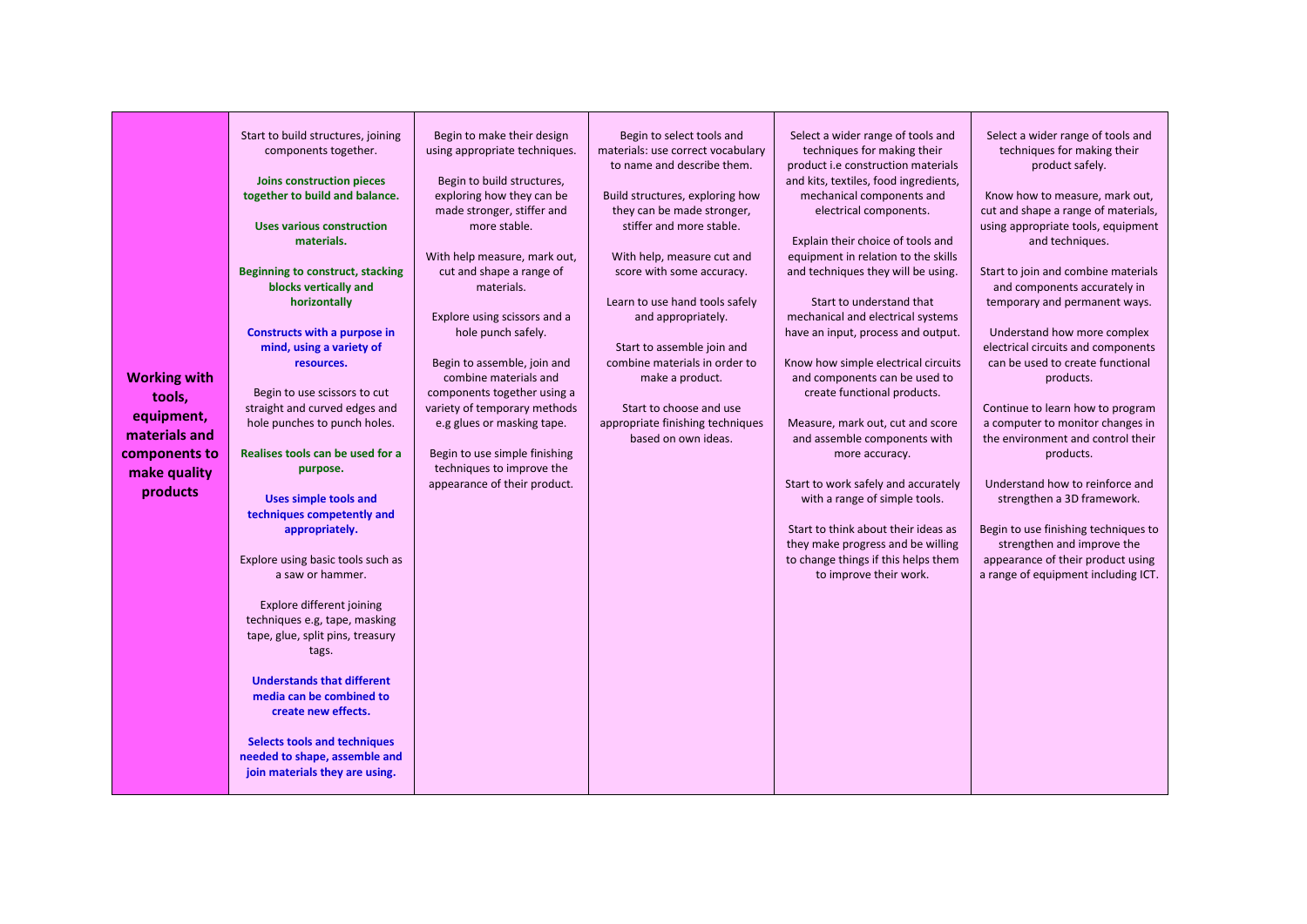| <b>Textiles</b>                                | Begin to look at joining different<br>fabrics using glue.<br><b>Experiments to create different</b><br>textures.                                                                                                                                                                                                                                                                                                                                | Begin to understand basic<br>sewing skills e.g running stitch.<br>Know how to join a fabric to<br>make a simple product.                                                                                                                                                                                                                                              | Demonstrate how to cut, shape<br>and join a fabric to<br>make a simple product.<br>Use basic sewing skills e.g<br>running stitch and over sewing.                                                                                                                                                                                                                                                       | Start to measure, tape or pin, cut<br>and join fabric with some accuracy.<br>Decorate using a range of items<br>(buttons, sequins beads etc)                                                                                                                                                                                                                | Understand how to sew using a<br>range of different stitches e.g -<br>running stitch, over sewing, back<br>stitch or fastenings.<br>Demonstrate how to measure,<br>tape or pin, cut and join fabric with<br>some accuracy.<br>Understand and create simple<br>patterns and appropriate<br>decoration techniques e.g<br>applique.                                                    |
|------------------------------------------------|-------------------------------------------------------------------------------------------------------------------------------------------------------------------------------------------------------------------------------------------------------------------------------------------------------------------------------------------------------------------------------------------------------------------------------------------------|-----------------------------------------------------------------------------------------------------------------------------------------------------------------------------------------------------------------------------------------------------------------------------------------------------------------------------------------------------------------------|---------------------------------------------------------------------------------------------------------------------------------------------------------------------------------------------------------------------------------------------------------------------------------------------------------------------------------------------------------------------------------------------------------|-------------------------------------------------------------------------------------------------------------------------------------------------------------------------------------------------------------------------------------------------------------------------------------------------------------------------------------------------------------|-------------------------------------------------------------------------------------------------------------------------------------------------------------------------------------------------------------------------------------------------------------------------------------------------------------------------------------------------------------------------------------|
| <b>Mechanisms</b>                              | Look at simple hinges, wheels<br>and axles.<br>Use technical vocabulary when<br>appropriate.                                                                                                                                                                                                                                                                                                                                                    | Explore and know about the<br>movement of simple<br>mechanisms (e.g levers,<br>sliders) in their product.                                                                                                                                                                                                                                                             | Explore and use mechanisms (e.g.<br>wheels and axles) in their<br>product.                                                                                                                                                                                                                                                                                                                              | Start to understand that<br>mechanical systems such as levers<br>and linkages or pneumatic systems<br>create movement.                                                                                                                                                                                                                                      | Know how mechanical systems<br>such as cams or pulleys or gears<br>create movement.                                                                                                                                                                                                                                                                                                 |
| <b>Evaluating</b><br>processes and<br>products | Say what they like and do not<br>like about the items they have<br>made and attempt to say why.<br>Begin to talk about their designs<br>as they develop and identify<br>good and bad points.<br>Start to talk about changes made<br>during the making process.<br>Selects appropriate resources<br>and adapts work where<br>necessary.<br>Discuss how their finished<br>products meet their design<br>criteria.<br>(Support given where needed) | Start to evaluate their product<br>by discussing how well it works<br>in relation to the purpose<br>(design criteria)<br>When looking at existing<br>products explain what they like<br>and dislike about the products<br>and why.<br>Begin to evaluate their<br>products as they are<br>developed, identifying<br>strengths and possible changes<br>they might make. | Evaluate their work against their<br>design criteria.<br>Look at a range of existing<br>products explain what they like<br>and dislike about the products<br>and why.<br>Start to evaluate their products<br>as they are developed,<br>identifying strengths and<br>possible changes they might<br>make.<br>With confidence talk about their<br>ideas, saying what they like and<br>dislike about them. | Start to evaluate their product<br>against original design criteria e.g<br>how well it meets its intended<br>purpose.<br>Begin to disassemble and evaluate<br>familiar products and consider the<br>views of others to improve them.<br>Begin to evaluate the key designs<br>of individuals in design and<br>technology and how it has shaped<br>the world. | Evaluate their products by carrying<br>out appropriate tests.<br>Start to evaluate their work both<br>during and at the end of the<br>assignment.<br>Be able to disassemble and<br>evaluate familiar products and<br>consider the views of others to<br>improve them.<br>Evaluate the key designs of<br>individuals in design and<br>technology and how it has shaped<br>the world. |